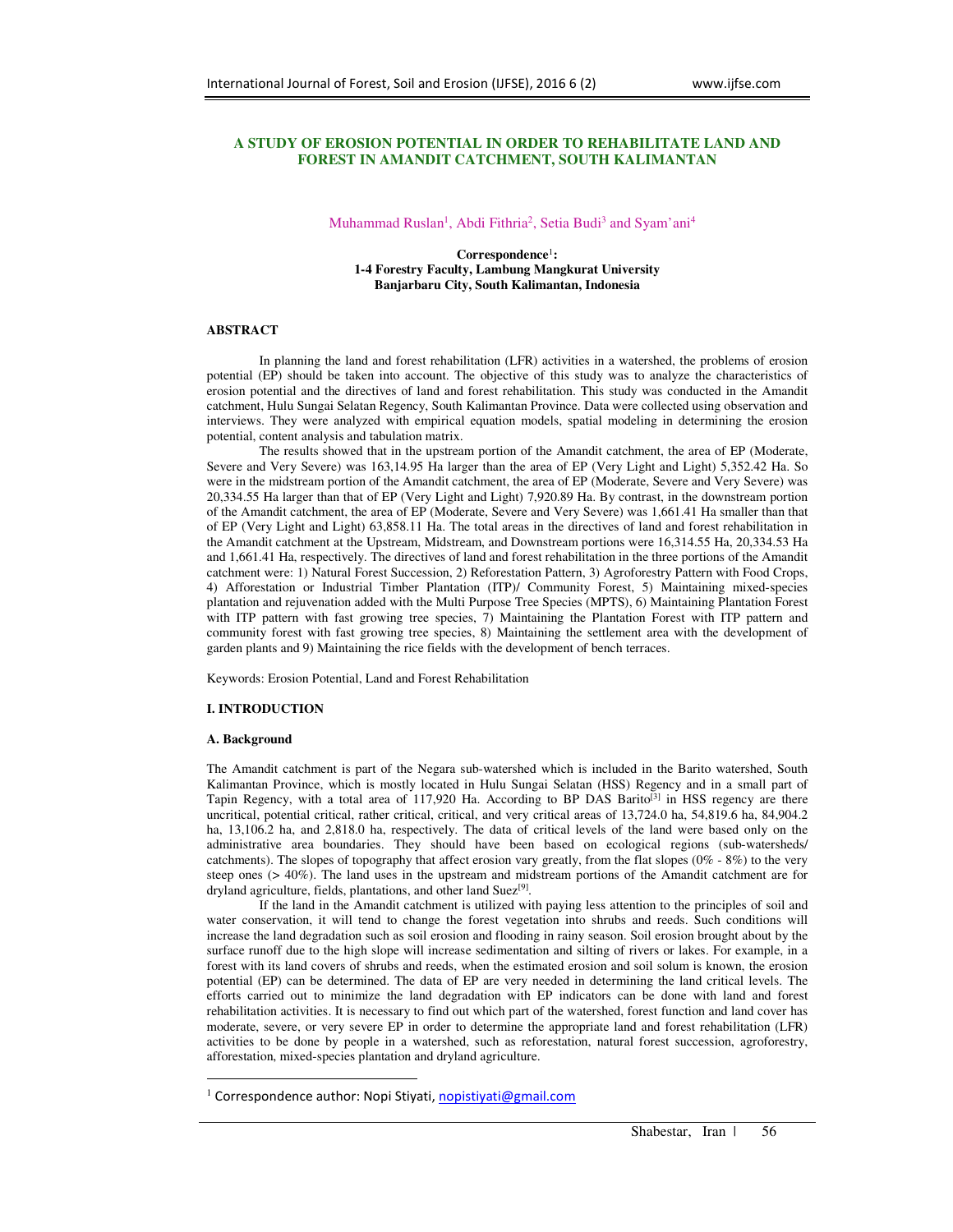### **B. Problem Formulation**

The issue of land critical level is closely connected with the erosion potential. The factors affecting the erosion potential are rainfall, slope, soil erodibility, vegetation, and soil management. In order to meet the objectives/targets of land and forest rehabilitation, the erosion potential (EP) in each location of watershed, forest and land cover should be determined (whether it is Moderate, Severe and Very Severe). It will also help to determine the directives of land and forest rehabilitation (LFR) activities in accordance with the condition of each targeted location.

Based on the explanations stated above, the problems in this study can be formulated as follows:

1. Whether the erosion potentials occurring now belong to the class of Moderate, Severe and Very Severe, and whether they can be considered in the LFR activities.

2. What are the directives of LFR activities based on the erosion potential in point 1 to be applied in the Amandit catchment.

From the description of the problems mentioned, it is very urgent to carry out a study entitled "A Study of Erosion Potential in order to Rehabilitate Land and Forest in Amandit Catchment, South Kalimantan."

# **C. Objectives**

The objectives of this study are as follows:

1. Analyzing the characteristics of erosion potential (EP) at various regional functions and land units.

2. Determining, based on the first objective, the directives of Land and Forest Rehabilitation in the upstream, midstream, and downstream portions of the Amandit catchment.

### **II. Study Methods**

# **A. Place and Time**

This study was conducted in the Amandit catchment, Hulu Sungai Selatan Regency, South Kalimantan Province. The study location was divided into three, namely the Upstream, Midstream, and Downstream portions of the Amandit catchment (Appendix 1).

The study that was carried out in 2014 required 8 (eight) months to accomplish, from preparation, data collection, data processing, report drafting, report revision to final report reduplication.

#### **B. Objects, Equipment and Materials**

The objects observed in this study were some components of biophysical sub-systems such as soil, land cover vegetation and rainfall.

The materials included plastic bags and some maps closely linked to the study problems. The equipment used was GPS Brand Garmin, Clinometer, Compass, Camera, Land Drilling Machine, Ring Sample and Tally Sheet, as well as a set of computer and a map processing program/Arc GIS 10.

### **C. Data Collection Procedures**

### 1. Preparation of Spatial Data of Land Unit

Broadly speaking, the stages in the preparation of spatial data of land unit were to overlay the map of soil types and the map of slope classes. The map of the land unit was overlaid again with the map of forest zone and land cover until we got the map of the land unit in the Upstream, Midstream, and Downstream portions of the Amandit catchment.

## 2. Primary data and secondary data

The required secondary data were: a) General description of the study site, b) Rainfall data in the last 10 years, c) Landsat image and Spot Image Maps, Topographic Map (RBI, JOG), Land Use Map, Land Type Map, Slope Class Map and Land Cover Map, d) Land and Forest Zone Map.

The primary data were collected through direct observation from the field, consisting of a) vegetation/ land cover, which were the groups of land covers in the forms of secondary forest, plantation forest, plantation, shrub, and field, and b) data of some physical properties of soil, including the structure, texture (sand, silt, clay), very fine sand content and permeability, and the chemical properties of the soil such as organic matter content. The steps taken in the collecting process of primary data for the land cover observation and the soil sampling on each unit of defined land were implemented in accordance with specific procedures. Data of soil samples were analyzed in the laboratory.

# **D. Data Analysis**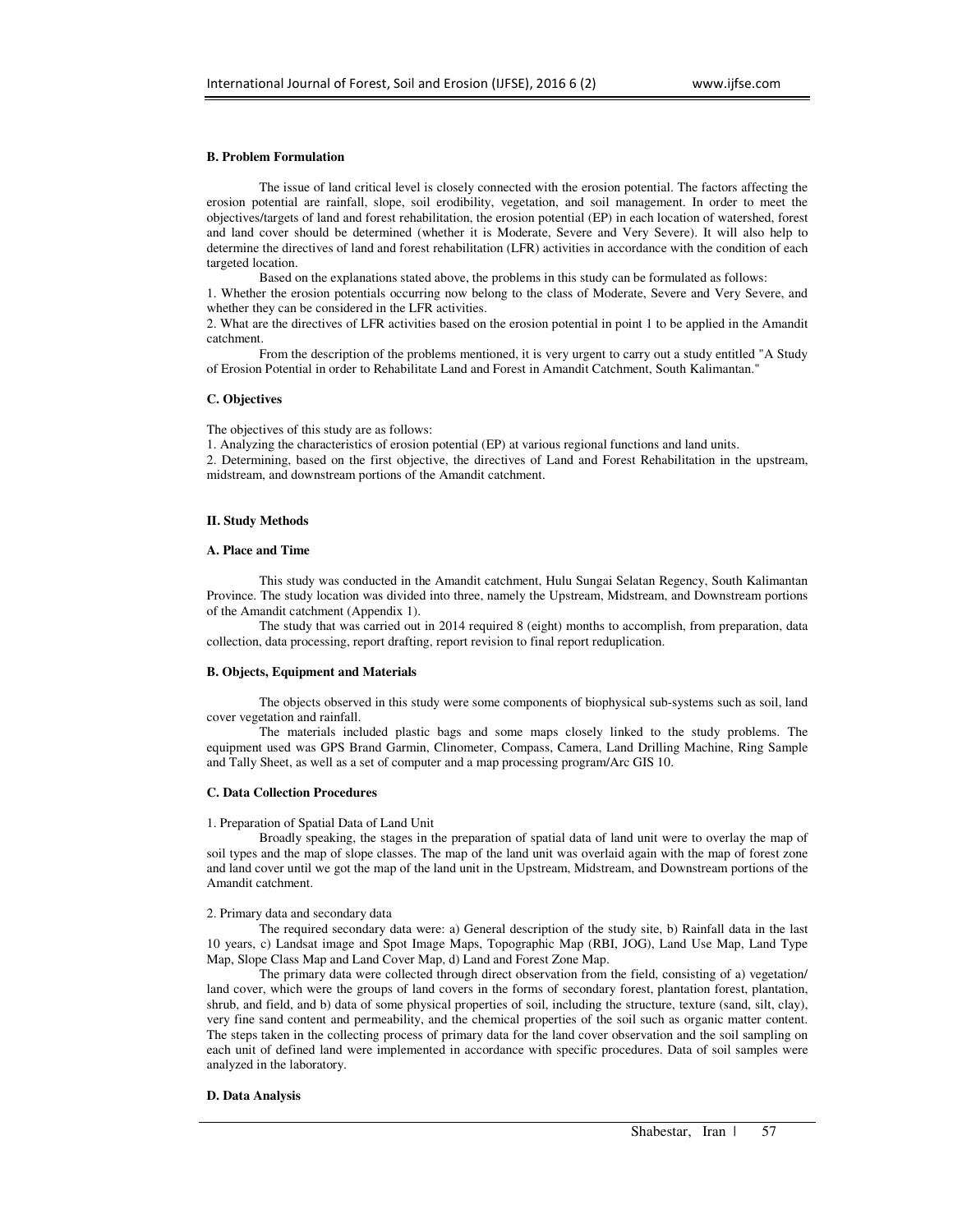#### **1. Erosion Potential (EP)**

a. Calculation of Erosion Amount (A)

The estimated erosion as one of the bases for determining the Erosion Potential (EP) can be calculated with the USLE formula [6].

 $A = R.K.L.S.C.P.0.61$ 

Notes:

 $A =$  Amount of erosion (t/ha/year),  $R =$  Rainfall erosivity (mj.cm/ha/hour-/year),  $K =$  Soil erodibility (tons ha.hour/ha/mj.cm), L = Slope length (m), S = Slope (%), C = Crop management, and P = Soil conservation.

#### b. Assessment of Erosion Potential

The assessment of erosion potential (EP) was done by grouping the results of erosion calculation (A) into the EP table. The results of the analysis of the EP table was connected with the soil solum using Table Matrix EP[11], so that we got some classes of EP, which can be seen in Table 1.

Table 1 Matrix of Erosion Potential

|                        |                               |                       |           | Erosion potential (EP) |             |           |  |  |  |  |
|------------------------|-------------------------------|-----------------------|-----------|------------------------|-------------|-----------|--|--|--|--|
| Soil                   |                               |                       | П         | Ш                      | IV          |           |  |  |  |  |
| Solum                  |                               | Erosion (ton/ha/year) |           |                        |             |           |  |  |  |  |
| (cm)                   |                               | < 15                  | $15 - 60$ | $60 - 180$             | $180 - 480$ | >480      |  |  |  |  |
|                        |                               |                       |           | Erosion potential (EP) |             |           |  |  |  |  |
| Deep $(>90)$           |                               | $0 - VL$              | $I - L$   | $II - M$               | $III - S$   | $IV - VS$ |  |  |  |  |
| Moderate $(> 60 - 90)$ |                               | $I - L$               | $II - M$  | $III - S$              | $IV - VS$   | $IV - VS$ |  |  |  |  |
| Shallow $(30-60)$      |                               | $II - M$              | $III - S$ | $IV - VS$              | $IV - VS$   | $IV - VS$ |  |  |  |  |
| Very shallow $(30)$    |                               | $III - S$             | $IV - VS$ | $IV - VS$              | $IV - VS$   | $IV - VS$ |  |  |  |  |
| $\sim$                 | $P(11)$ <b>DDI</b> (1000)[11] |                       |           |                        |             |           |  |  |  |  |

Source: Ditjen RRL (1998)<sup>[11]</sup>.

Notes:  $0-VL = V$ ery Light; I-L= Light; II-M = Moderate; III-S = Severe; and IV-VS = Very Severe.

# **2. Directives of Land and Forest Rehabilitation (LFR)**

The directives of LFR were analyzed and elaborated using a tree diagram based on the following factors: a) Erosion Potential; the activities selected for the directives of LFR were EP Moderate (II-M), Severe (III-S) and Very Severe (IV-VS); whereas EP Very Light (0-VL) and Light (I-L) only needed maintenance in order to maintain the preservation aspect of the land and forest, b) the portions of the catchment (Upstream, Midstream, and Downstream), c) Forest Zone, and d) Land Cover. The technologies in the directives of LFR were vegetative methods and civil engineering of soil and water conservation.

### **III. RESULTS AND DISCUSSION**

#### **A. Erosion potential (EP)**

From the results of field observations analyzed using Matrix Table of EP by combining the class data of erosion potential and soil solum, the EP at various levels on a variety of forests and land covers was obtained. The results can be seen in Appendix 2.

# **1. Erosion Potential (EP) in Upstream Portion of Amandit Catchment**

The data recapitulation of the erosion potential (EP) areas in forest zone (FZ) in the forms of Mount Kentawan Nature Reserve (MKNR), Protected Forest (PF), Production Forest (PDF) and Other Land Use (OLU) and a variety of land covers (LC) in the upstream of the Amandit catchment can be seen in Table 2. Table 2. Data Recapitulation of EP Area in Upstream Portion of Amandit Catchment

| No.            | FZ          | LC        | $(0-VL)$ | $(I-L)$  | $(II-M)$ | $(III-S)$ | $(IV-VS)$ | Total LC  | Total FZ  |
|----------------|-------------|-----------|----------|----------|----------|-----------|-----------|-----------|-----------|
|                | <b>MKNR</b> | <b>SR</b> | 0.00     | 1.62     | 0.13     | 3.18      | 49.51     | 54.44     | 54.44     |
|                |             | <b>SR</b> | 0.00     | 450.7    | 1110.32  | 3518.77   | 6374.31   | 11.454.10 |           |
| 2              | PF          | DA        | 0.00     | 0.00     | 19.98    | 18.91     | 96.63     | 135.52    | 16.587.42 |
|                |             | NF        | 90.75    | 4657.73  | 249.32   | 0.00      | 0.00      | 4,997.80  |           |
| 3              | <b>PDF</b>  | <b>SR</b> | 0.00     | 58.88    | 465.84   | 516.69    | 548.42    | 1.589.83  | 1,589.83  |
| $\overline{4}$ | <b>OLU</b>  | <b>SR</b> | 0.00     | 89.07    | 846.49   | 1467.34   | 718.94    | 3,121.84  | 3,435.68  |
|                |             | DA        | 0.00     | 3.67     | 12.1     | 2.72      | 295.35    | 313.84    |           |
|                | Total       |           | 90.75    | 5.261.67 | 2.704.18 | 5.527.61  | 8.083.16  | 21,667.37 | 21,667.37 |

The erosion potential (EP) area of Moderate (II-M), Severe (III-S) and Very Severe (IV-VS) in the forest zones of MKNR, PF, PDF and the land covers of Shrubs (SR), Natural Forest (NF) and Dryland Agriculture (DA) was 16,314.95 ha (75.30%), becoming the target of LFR activities, larger than the EP area of Very Light (0-VL) and Light (I-L) which was 5,352.42 ha (24.70%).

# **2. Erosion Potential (EP) in Midstream Portion of Amandit Catchment**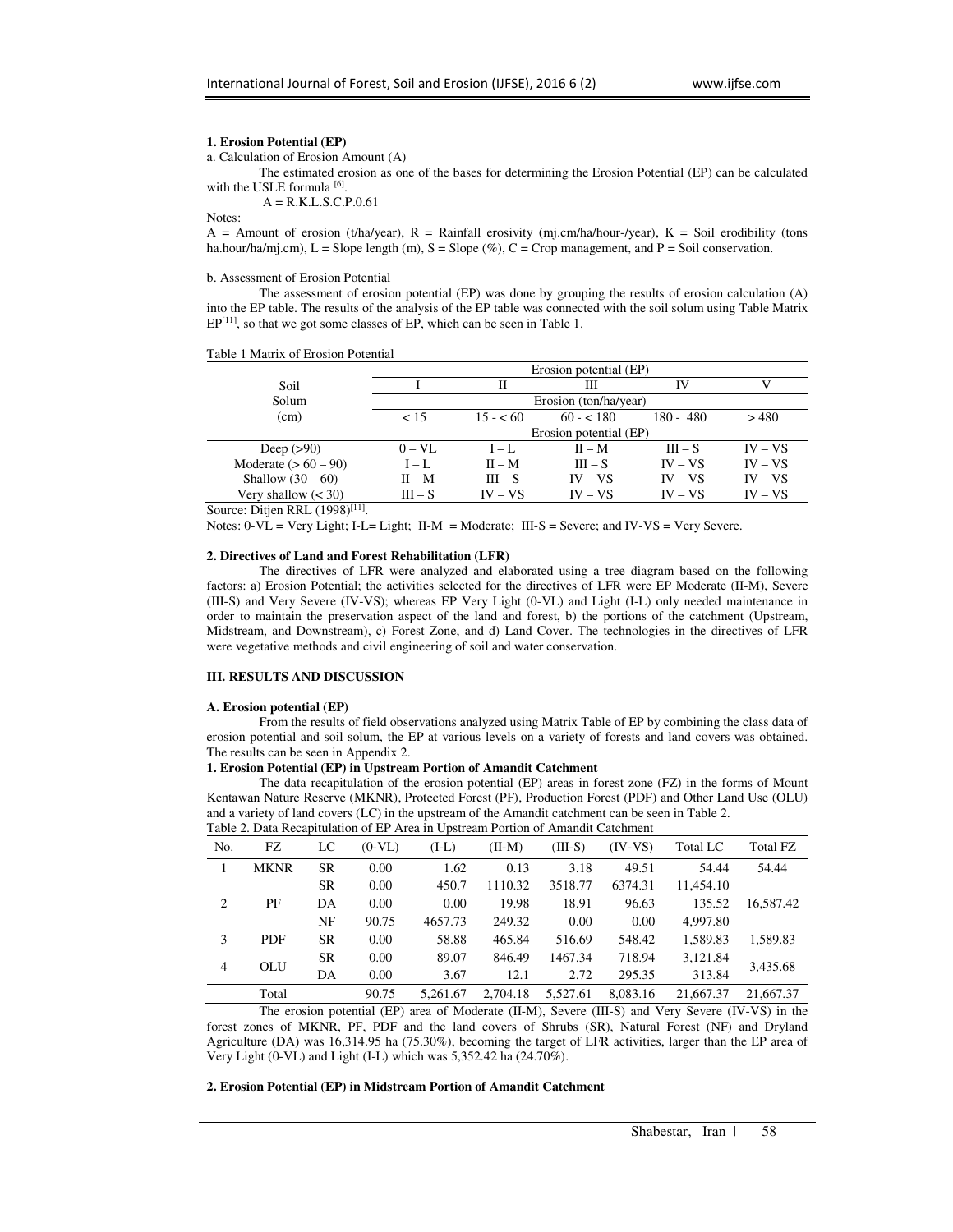The data recapitulation of erosion potential (EP) areas in the forest zones (FZ) in the forms of Mount Kentawan Nature Reserve (MKNR), Protected Forest (PF), Production Forest (PDF) and Other Land Use (OLU) and a variety of land covers (LC) in the midstream portion of the Amandit catchment can be seen in Table 3. Table 3. Data Recapitulation of EP areas in Midstream Portion of Amandit Catchment

| No.            | FZ          | LC        | $(0-VL)$ | $(I-L)$  | $(II-M)$ | $(III-S)$ | $(IV-VS)$ | Total LC  | Total FZ    |
|----------------|-------------|-----------|----------|----------|----------|-----------|-----------|-----------|-------------|
| ı.             | <b>MKNR</b> | SR.       | 0.00     | 1.35     | 2.56     | 11.66     | 168.03    | 183.60    | 183.60      |
|                |             | <b>SR</b> | 0.00     | 399.25   | 198.08   | 916.10    | 3381.57   | 4,895.00  |             |
|                |             | DA        | 0.00     | 86.12    | 40.04    | 194.51    | 925.46    | 1,246.13  |             |
| 2              | PF          | MSP       | 105.94   | 0.00     | 0.00     | 0.00      | 208.94    | 314.88    | 6,782.70    |
|                |             | PLF       | 0.00     | 0.00     | 0.19     | 0.00      | 227.20    | 227.39    |             |
|                |             | <b>OL</b> | 0.00     | 0.00     | 99.30    | 0.00      | 0.00      | 99.30     |             |
|                |             | <b>OL</b> | 0.00     | 0.00     | 341.66   | 118.25    | 0.00      | 459.91    |             |
|                |             | <b>SR</b> | 0.00     | 1289.51  | 1070.68  | 844.29    | 2123.40   | 5,327.88  |             |
| 3              | <b>PDF</b>  | DA        | 0.00     | 447.53   | 84.04    | 257.80    | 404.16    | 1.193.53  | 10.614.01   |
|                |             | MSP       | 575.08   | 849.04   | 416.55   | 425.62    | 765.16    | 3.031.45  |             |
|                |             | PLF       | 68.38    | 199.00   | 71.99    | 91.25     | 170.62    | 601.24    |             |
|                |             | <b>SR</b> | 0.00     | 1825.00  | 870.24   | 1154.76   | 2449.31   | 6,299.31  |             |
|                |             | DA        | 0.00     | 1071.87  | 334.76   | 264.10    | 998.81    | 2,669.54  |             |
|                |             | MSP       | 764.39   | 174.90   | 123.30   | 0.00      | 98.87     | 1,161.46  | 10,675.13   |
| $\overline{4}$ | <b>OLU</b>  | OL.       | 0.00     | 0.00     | 259.35   | 3.24      | 0.00      | 262.59    |             |
|                |             | PLF       | 0.00     | 0.30     | 8.77     | 14.93     | 195.00    | 219.00    |             |
|                |             | F         | 63.23    | 0.00     | 0.00     | 0.00      | 0.00      | 63.23     |             |
|                | Total       |           | 1,577.02 | 6.343.87 | 3,921.51 | 4,296.51  | 12.116.53 | 28,255.44 | 28, 255. 44 |

The erosion potential (EP) area of Moderate (II-M), Severe (III-S) and Very Severe (IV-VS) in the forest zones (MKNR, PF, PDF, OLU) and in the land covers in the forms of Shrub (SR), Natural Forest (NF) and Dryland Agriculture (DA) was 20,334.53 ha (72.13%), greater than the EP area of Very Light (0-VL) and Light (I-L), 7,920.89 ha (28.10%).

# **3. Erosion Potential (EP) in Downstream Portion of Amandit Catchment**

 The data recapitulation of erosion potential (EP) areas in the forest zone (FZ) in the forms of Mount Kentawan Nature Reserve (MKNR), Protected Forest (PF), Production Forest (PDF) and Other Land Use (OLU), and a variety of land covers (LC) in the downstream portion of the Amandit catchment can be seen in Table 4.

| No.            | FZ          | LC         | $(0-VL)$  | $(I-L)$   | $(II-M)$ | $(III-S)$ | $(IV-VS)$ | Total LC  | Total FZ  |
|----------------|-------------|------------|-----------|-----------|----------|-----------|-----------|-----------|-----------|
| 1              | <b>KLDB</b> | <b>SR</b>  | 0,00      | 10,08     | 0,00     | 0,00      | 0,00      | 10,08     | 10,08     |
| $\overline{2}$ | PF          | <b>SR</b>  | 0,00      | 0.55      | 0,00     | 74.48     | 92,49     | 167,52    | 167,52    |
| 3<br>PDF       | SR          | 0,00       | 19,35     | 0,00      | 33,76    | 2,21      | 55,32     |           |           |
|                |             | DA         | 0,00      | 44,46     | 0.00     | 0,03      | 5,86      | 50,35     | 105,67    |
|                |             | <b>SR</b>  | 0.00      | 35.005,70 | 206,56   | 205,40    | 486,98    | 35.904,64 |           |
|                |             | DA         | 0,00      | 968,36    | 0.00     | 159,97    | 220,64    | 1.348,97  |           |
| 4              | <b>OLU</b>  | <b>MSP</b> | 4.525,66  | 0,06      | 100,17   | 1,25      | 0.00      | 4.627,14  |           |
|                |             | PLF        | 0.00      | 0.25      | 0.00     | 0.00      | 0.00      | 0.25      | 65.236,25 |
|                |             | <b>STM</b> | 0.00      | 1.304,62  | 1,04     | 0.00      | 0,00      | 1.305,66  |           |
|                |             | F          | 21.976,41 | 2,61      | 2,51     | 68,06     | 0.00      | 22.049,59 |           |
|                | Total       |            | 26.502.07 | 37.356,04 | 310.28   | 542.95    | 808.18    | 65.519,52 | 65.519.52 |

Table 4. Data Recapitulation of EP Areas in Downstream Portion of Amandit Catchment

The erosion potential (EP) areas of Moderate (II-M), Severe ( III-S) and Very Severe (IV-VS) in the forest zones (KLDB/ Danau Bangkau protected area, PF, PDF) and the land covers in the forms of Shrub (SR), Plantation Forest (PLF), mixed-species plantation (MSP), Dryland Agriculture (DA), Settlement (STM) and Fields (F) was 1,661.41 ha (2.54%), smaller than the EP areas of Very Light (0-VL) and Light (I-L), 63,858.11 ha (97.46%).

From the data distribution of EP areas in the three portions of the Amandit catchment, the EP areas of Moderate (II-M), Severe (III-S) and Very Severe (IV-VS) in the upstream and midstream of the Amandit catchment were larger than the EP areas of Very Light (0-VL) and Light (I-L) while in the downstream portion of the Amandit catchment was the opposite; the EP areas of Moderate (II-M), Severe (III-S) and Very Severe (IV-VS) were smaller than the EP areas of Very Light (0-VL) and Light (I-L).

Such condition was suspected due to the effects of land covers and topographic slopes. In the upstream and midstream portions of the Amandit catchment, whose land cover was dominated with shrubs and topography of relatively little steep (15%-25%) and steep (25%-40%), could cause the surface run off and high erosion. This is in accordance with the opinion of Badaruddin<sup>[8]</sup>, stating that in the land cover of shrubs, the index of erosion potential were relatively high, compared to the land covers of forests and plantations. Moreover, according to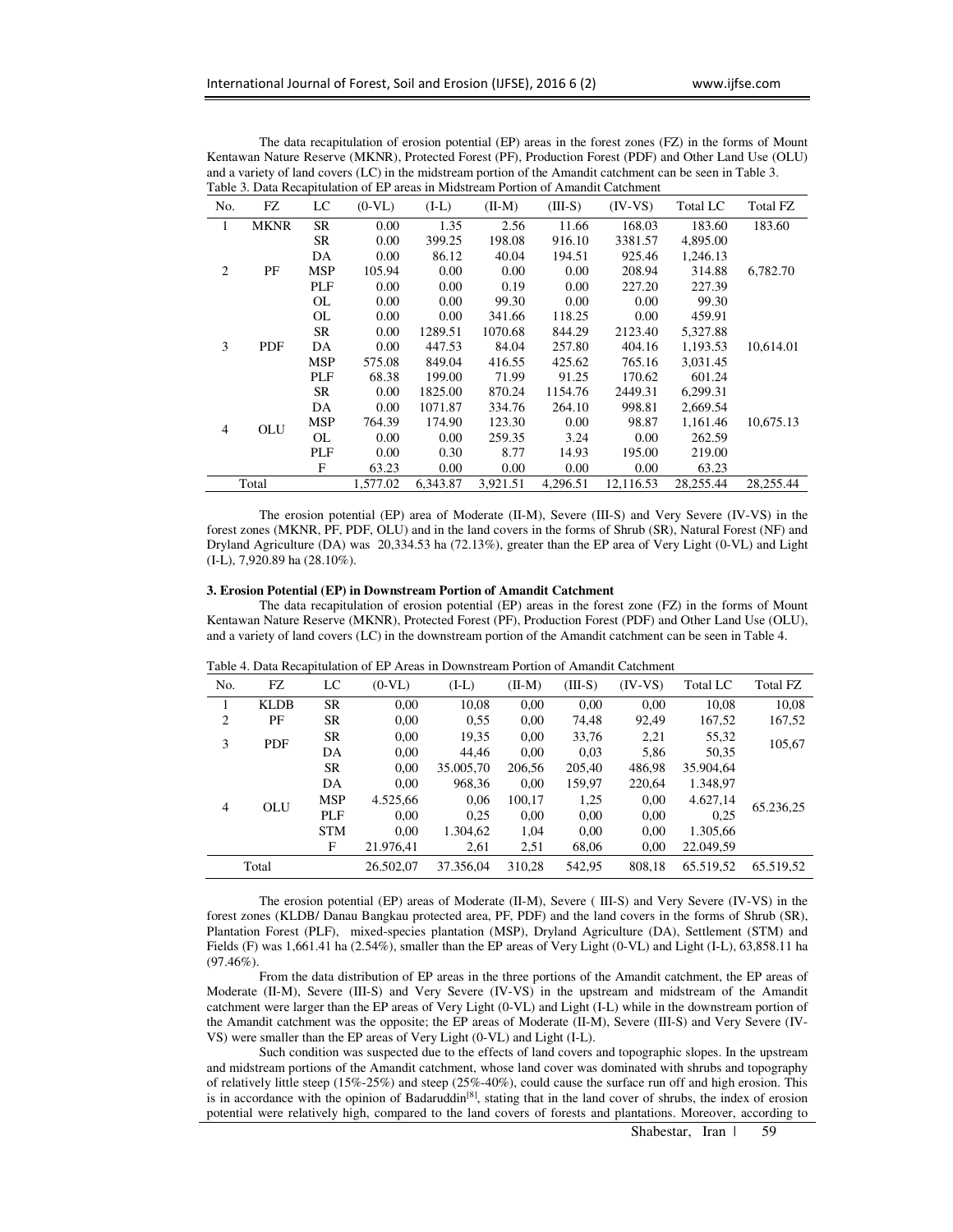Ruslan<sup>[4]</sup> in his study on the Riam Kanan watershed, the composition of land use in sub-watersheds/watersheds dominated reeds and shrubs had the erosion potential (EP) ranging between Moderate (S) to Very Severe (VS). The topography in the downstream portion of the catchment was dominated with flat slopes (0% - 8%) and gentle slopes (8% - 15%) and classified in the soil solum (> 90 cm), swampy and peaty. In the areas whose slopes are flat and gentle, the rate of runoff will be slower than the areas whose slopes are steep and very steep. As a result, the erosion or erosion potential that will occur is small. This is in accordance with the opinion of Herawati<sup>[10]</sup>, in the environment of watershed; the erosion rate is controlled by the speed of water flow and sediment properties.

Based on the Erosion Potential data in Table 2, Table 3 and Table 4, the recapitulation of Erosion potential (EP) can be made for the three portions of the Amandit catchment for various forest zones, and land covers. The results are presented in Table 5.

Table 5. Data of Area and Percentage of EP in Upstream, Midstream, Downstream Portions of Amandit Catchment

|                   | <b>Amandit Catchment</b> |       |                          |       |                       |       |            |        |  |  |
|-------------------|--------------------------|-------|--------------------------|-------|-----------------------|-------|------------|--------|--|--|
| <b>EP Class</b>   | <b>Upstream Portion</b>  |       | <b>Midstream Portion</b> |       | Downstream<br>Portion |       | Amount     |        |  |  |
|                   | Ha                       | $\%$  | Ha                       | $\%$  | Ha                    | $\%$  | Ha         | $\%$   |  |  |
| Very Light (0-VL) | 90.75                    | 0.08  | 1.577.02                 | 1.37  | 26,502.07             | 22.96 | 28.169.84  | 24.40  |  |  |
| Light (L)         | 5,261.67                 | 4.56  | 6,343.87                 | 5.50  | 37,356.04             | 32.36 | 48,961.58  | 42.41  |  |  |
| Moderate (M)      | 2.704.18                 | 2.34  | 3.921.51                 | 3.40  | 310.28                | 0.27  | 6.935.97   | 6.01   |  |  |
| Severe $(S)$      | 5,527.61                 | 4.79  | 4,296.51                 | 3.72  | 542.95                | 0.47  | 10,367.07  | 8.98   |  |  |
| Very Severe (VS)  | 8,083.16                 | 7.00  | 12,116.53                | 10.50 | 808.18                | 0.70  | 21,007.87  | 18.20  |  |  |
| Total             | 21,667.37                | 18.77 | 28.255.44                | 24.48 | 65.519.52             | 56.76 | 115,442.33 | 100.00 |  |  |

The rate of Erosion Potential (EP) distribution can be specified, ranging from class of Very Light (0-VL), Light (I-L), Moderate (II-M), Severe (III-S) to Very Severe (IV-VS), resulting in a map shown in Figure 1.



Figure 1. A map of erosion potential in upstream, midstream, and downstream portions of Amandit catchment. **A. Directives of Land and Forest Rehabilitation (LFR)** 

The elaboration in order to select and determine the directives of LFR has considered not only the factors of EP and the portions of the Amandit catchment but also several other factors like Forest Zone and Land Cover as described in the Study Methods. The LFR activities used vegetative methods and civil engineering of soil and water conservation. The results of the elaboration of the directives are as follows: 1) Natural Forest Succession was implemented in the upstream and midstream portions of the Amandit catchment for the Forest Zone (FZ) of MKNR and the land cover (LC) of Shrub (SR), 2) Reforestation Pattern was implemented in the upstream, midstream, and downstream portions of the Amandit catchment with FZ of PF, PDF and OLU and LC of SR, Open Land (OL) and Natural Forest (NF), 3) Agroforestry Pattern with food crops was carried out in the upstream, midstream, downstream of the Amandit catchment with FZ of PF, PDF and OLU, and LC of Dryland Agriculture (DA), 4) Afforestation or industrial timber plantation (ITP)/Community Forestry was held in the midstream and downstream portions of the Amandit catchment with FZ of OLU and LC of SR and OL, 5) Maintenance and rejuvenation as well as using Multi Purpose Tree Species (MPTS) were carried out in the upstream, midstream, downstream of the Amandit catchment with FZ of PF, PDF and OLU and LC of mixedspecies plantation (MSP), 6) Maintenance of ITP pattern and use of fast growing tree species were carried out in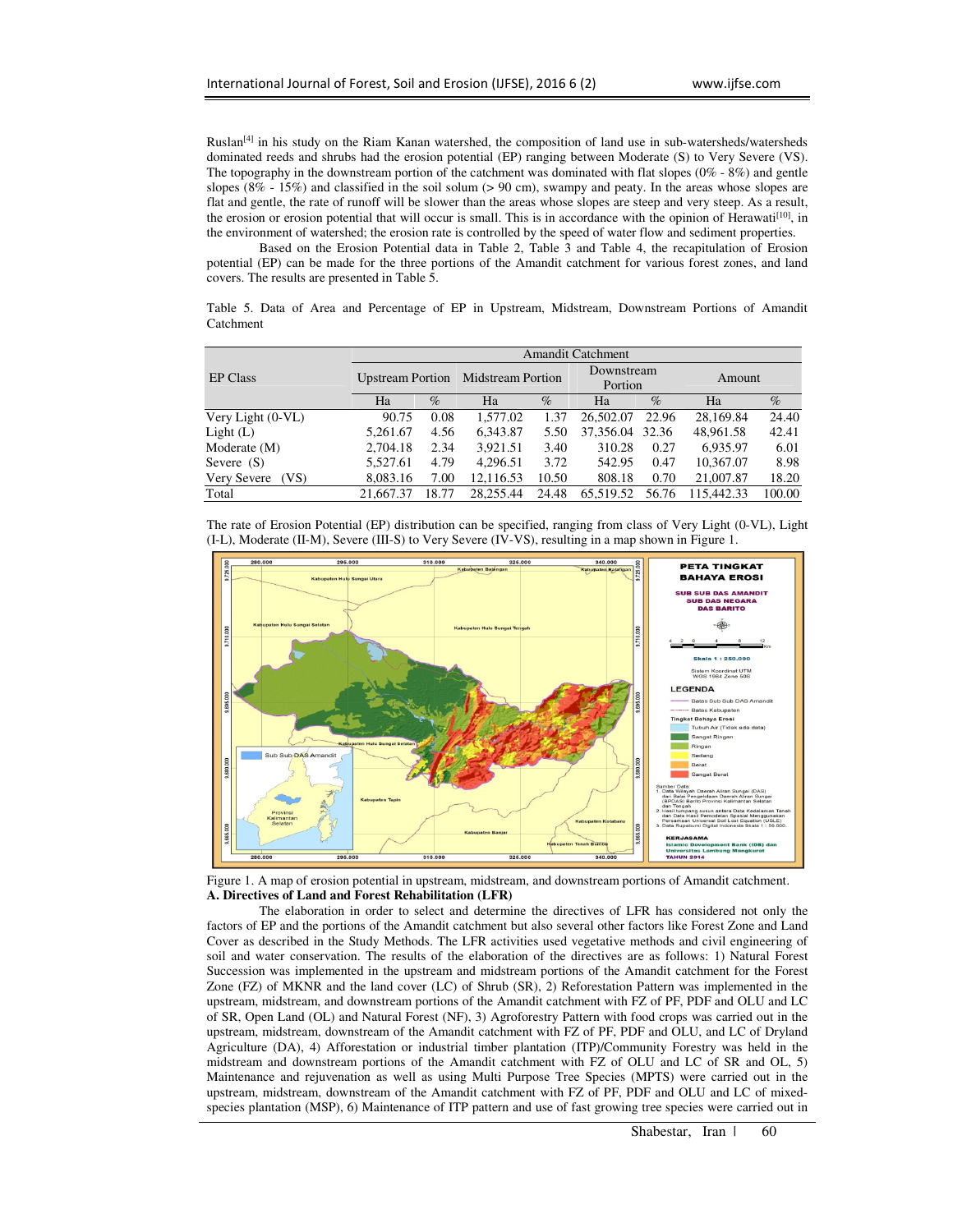the midstream portion of the Amandit catchment with FZ of PF and PDF and LC of Plantation Forest (PLF), 7) Maintenance and reforestation as well as using Multi Purpose Tree Species were implemented in the upstream, midstream, and downstream portions of Amandit catchment with FZ of PF, PDF and OLU, and LC of mixedspecies plantation (MSP), 8) Maintenance of ITP pattern and use of the fast growing tree species were carried out in the downstream portion of the Amandit catchment with FZ of OLU and LC of Settlement (STM), 9) Maintenance and use of bench terraces.

From the results of EP analysis (Appendix 2) using the analysis approach and the elaboration of the LFR directives as described above, the areas and types of activities from the LFR directives in the upstream, midstream, and downstream portions of the Amandit catchment can be sorted and described, as the following.

## **1. Directives of LFR in the upstream portion of the Amandit catchment**

Recapitulation of directives of LFR or Land Use in the upstream portion of the Amandit catchment for EP of Moderate (M), Severe (S) and Very Severe (VS) in protected forest (PF), Mount Kentawan Nature Reserve (MKNR), Protected Forest (PF), Production Forest (PDF) and other land uses (OLU) at various Land Covers (LC) can be seen in Table 6.

| No. | <b>Directives of LFR</b>                              | Code         | FZ                            | LC                                        | Area (Ha)                                   | Amount    |        |
|-----|-------------------------------------------------------|--------------|-------------------------------|-------------------------------------------|---------------------------------------------|-----------|--------|
|     |                                                       |              |                               |                                           |                                             | Ha        | $\%$   |
|     | <b>Natural Forest Succession</b>                      | D            | <b>MKN</b><br>R               | <b>SR</b>                                 | 52.82                                       | 52.82     | 0.32   |
| 2   | <b>Reforestation Pattern</b>                          | B            | PF<br>PF<br><b>PDF</b><br>OLU | <b>SR</b><br>NF<br><b>SR</b><br><b>SR</b> | 11,003.40<br>249.32<br>1,530.95<br>3,032.77 | 15,816.44 | 96.94  |
| 3   | <b>Agroforestry Pattern with</b><br><b>Food Crops</b> | E            | PF<br><b>OLU</b>              | DA<br>DA                                  | 135.52<br>310.17                            | 445.69    | 2.73   |
|     |                                                       | <b>Total</b> |                               |                                           | 16.314.95                                   | 16.314.95 | 100.00 |

Table 6. Directives and Codes of Land and Forest Rehabilitation in Upstream Portion of Amandit Catchment

Notes: LC in the forms of  $SR = Shrubs$ ,  $DA = Dryland$  Agriculture, and  $NF = Natural Forest$ 

From the data in Table 6, the directives of LFR in the form of Natural Forest Succession of 52.82 ha (0.32%) was held in MKNR and in land cover (LC) of Shrub (SR). Reforestation pattern covering 15,816.44 ha (96.94%) was held in PF, PDF and OLU and in LC of SR and NF. Agroforestry pattern with food crops of 445.69 ha (2.73%) was held in PF and OLU and in LC of DA.

It is expected that with Reforestation Pattern in the land cover dominated with shrubs and located in Protected Forest, it can lower the rate of erosion because the role of forest vegetation canopy can protect the soil from the kinetic energy of rainfall and can reduce surface runoff due to their forest vegetation litter and improved soil physical properties. This is in accordance with the opinion of Zhang, *et al.*<sup>[7]</sup>, and Badaruddin<sup>[8]</sup>, the use of the land with forest vegetation will provide a more significant impact on erosion and sediment than other factors, such as climate, soil characteristics and topography.

# **2. Directives of LFR in the Midstream Portion of the Amandit Catchment**

Recapitulation of the directives of LFR or Land Use in the midstream portion of the Amandit catchment for EP of Moderate (M), Severe (S) and Very Severe (VS) in the forest zones of Mount Kentawan Nature Reserve (MKNR), Protected Forest (PF), production forest (PDF) and other land uses (OLU) at various Land Covers can be seen in Table 7.

| No.                               | Directives of LFR                       | Code         | FZ.        | LC         | Area     | Amount   |        |
|-----------------------------------|-----------------------------------------|--------------|------------|------------|----------|----------|--------|
|                                   |                                         |              |            |            | (Ha)     | (Ha)     | $(\%)$ |
|                                   | Natural Forest Succession               | D            | MKN        | <b>SR</b>  | 182.25   |          | 0.90   |
| ı                                 |                                         |              | R          |            |          | 182.25   |        |
|                                   |                                         |              | PF         | <b>SR</b>  | 4.495.75 |          |        |
| <b>Reforestation Pattern</b><br>2 |                                         | B            | PF         | <b>OL</b>  | 99.30    | 9,093.33 | 44.72  |
|                                   |                                         |              | <b>PDF</b> | <b>SR</b>  | 4,038.37 |          |        |
|                                   |                                         |              | <b>PDF</b> | OL         | 459.91   |          |        |
|                                   | Maintenance and rejuvenation as well as |              | PF         | <b>MSP</b> | 208.94   |          |        |
| 3                                 | added with Multi Purpose Tree Species   | $\mathsf{A}$ | <b>PDF</b> | <b>MSP</b> | 1.607.33 | 2.038.44 | 10.02  |
|                                   | (MPTS)                                  |              | OLU        | <b>MSP</b> | 222.17   |          |        |
|                                   |                                         |              | OLU        | <b>SR</b>  | 4.474.31 |          |        |
| 4                                 | Afforestation or Industrial Timber      | C            | OLU        | <b>OL</b>  | 262.59   | 4,736.90 | 23.29  |
|                                   | <b>Plantation/Community Forest</b>      |              |            |            |          |          |        |
|                                   | Agroforestry Pattern with Food Crops    | Е            | PF         | DA         | 1,160.01 | 3,503.68 | 17.23  |
| 5                                 |                                         |              | <b>PDF</b> | DA         | 746.00   |          |        |
|                                   |                                         |              |            |            |          |          |        |

Table 7. Directives and Codes of Land and Forest Rehabilitation in Midstream Portion of Amandit Catchment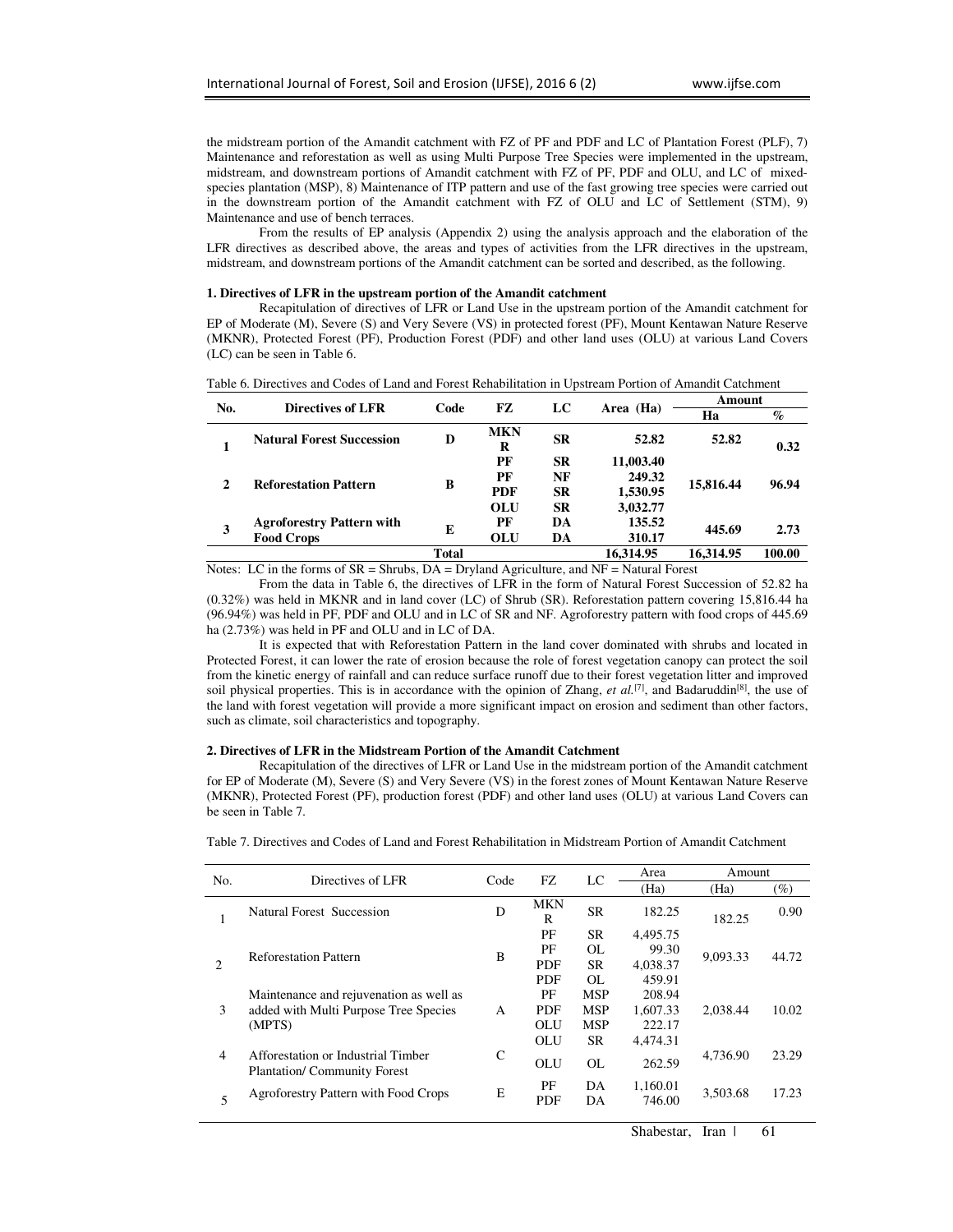# International Journal of Forest, Soil and Erosion (IJFSE), 2016 6 (2) www.ijfse.com

| 6 | Maintenance with Industrial Timber<br>Plantation Pattern with Fast Growing<br>Tree Species                      | F | OLU<br>РF<br><b>PDF</b> | DA<br>PLF<br>PLF | 1,597.67<br>227.39<br>333.86 | 561.25    | 2.76   |
|---|-----------------------------------------------------------------------------------------------------------------|---|-------------------------|------------------|------------------------------|-----------|--------|
|   | Maintenance with Industrial Timber<br>Plantation Pattern and Community Forest<br>with fast growing tree species | G | <b>OLU</b>              | PL F             | 218.70                       | 218.70    | 1.08   |
|   | Total                                                                                                           |   |                         |                  | 20.334.55                    | 20.334.55 | 100.00 |

It can be inferred from the data in Table 7 that the directives of LFR that could be carried out were seven directives. The Natural Forest Succession of 182.25 ha (0.90%) was held in MKNR. It was important to be done in order to preserve the area of MKNR because its dominant land cover was SR. The reforestation pattern, the largest pattern of 9,095.33 ha (44.72%), was held in PF and PDF, in the land covers of SR and OL, followed with afforestation or Industrial Timber Plantation of 4,736.90 ha (23.29%) and Agroforestry Pattern with Food Crops of 3,503.68 ha (17.23%) held in PF, PDF and OLU in the land cover of DA. Mixed-species plantation was maintained and rejuvenated and added with multi-purpose tree species of 2,038.44 ha (10.02%). It is expected that the directives of LFR described above can improve the carrying capacity of the land in the midstream portion of the Amandit catchment.

The LFR activities in the forms of reforestation pattern, industrial timber plantation and reforestation prioritizing the planting of trees would be more effective to protect the soil from the kinetic energy of rainfall and to reduce runoff so that the erosion would be lower. The denser the vegetation, the more effective the prevention from erosion. This is consistent with the results of Badaruddin's study<sup>[8]</sup> in the Kusambi sub-watershed in Tanah Bumbu Regency, stating that the erosion and the rate of erosion can be minimized through the mechanism of forest vegetation (canopy layer and litter on the forest floor) in influencing erosion and runoff. Moreover, Ruslan<sup>[4]</sup>, Asdak<sup>[2]</sup> and Arsyad<sup>[1]</sup> explain that the forest vegetation can reduce the surface run off and erosion, due to: a) the interception of tree canopy and litter on the forest floor, and then the kinetic energy of rainfall will be reduced so that a blow against the soil will be decreased, b) forest vegetation will reduce runoff and destructive power of water, c) effect of roots of forest vegetation, humus and biological soil activity towards the stability of soil structure and soil porosity, and d) transpiration of forest vegetation can reduce soil water saturation, thus the amount of water infiltrated into the soil becomes greater and the runoff will be small, resulting in lower erosion.

### **3. Directives of LFR in Downstream Portion of Amandit Catchment**

Recapitulation of the directives of LFR or Land Use in the downstream portion of the Amandit catchment for EP Moderate (M), Severe (S) and Very Severe (VS) in the forest zones of protected forest (PF), Production Forest (PDF) and other land use (OLU) in various Land Covers (LC) is presented in Table 8.

| No.            | Directives of LFR                                                                          | Code | FZ.               | LC               | Area            | Amount   |        |
|----------------|--------------------------------------------------------------------------------------------|------|-------------------|------------------|-----------------|----------|--------|
|                |                                                                                            |      |                   |                  | (Ha)            | (Ha)     | (%)    |
| 1              | <b>Reforestation Pattern</b>                                                               | B    | PF<br><b>PDF</b>  | SR.<br><b>SR</b> | 166.97<br>35.97 | 202.94   | 12.21  |
| $\overline{2}$ | Afforestation or Industrial Timber<br><b>Plantation/Community Forest</b>                   | C    | <b>OLU</b>        | <b>SR</b>        | 898.94          | 898.94   | 54.11  |
| 3              | Agroforestry Pattern with Food Crops                                                       | E    | OLU<br><b>PDF</b> | DA<br>DA         | 380.61<br>5.89  | 386.50   | 23.26  |
| $\overline{4}$ | Maintenance and Rejuvenation as well as<br>added with Multi Purpose Tree Species<br>(MPTS) | A    | OLU               | <b>MSP</b>       | 101.42          | 101.42   | 6.10   |
| 5              | Maintenance and Development of garden<br>plants                                            | K    | <b>OLU</b>        | <b>STM</b>       | 1.04            | 1.04     | 0.06   |
| 6              | Maintenance and Usage of Bench<br>Terraces                                                 | L    | <b>OLU</b>        | F                | 70.57           | 70.57    | 4.25   |
|                | Total                                                                                      |      |                   |                  | 1.661.41        | 1.661.41 | 100.00 |

Table 8. Directives and Codes of Land and Forest Rehabilitation in Downstream Portion of the Amandit Catchment

In the downstream portion of Amandit catchment, the directives of LFR can be carried out as many as six directives. The directives of LFR mostly implemented were afforestation or Industrial Timber Plantation/Community Forest of 898.94 ha (54.11%) in OLU and in land cover of SR, then followed by the Agroforestry pattern with food crops of 386.50 ha (23.26%) implemented in PDF and OLU in the land covers of DA and reforestation covering 202.94 ha (12.21%) which was held in Protected Forest and Production Forest in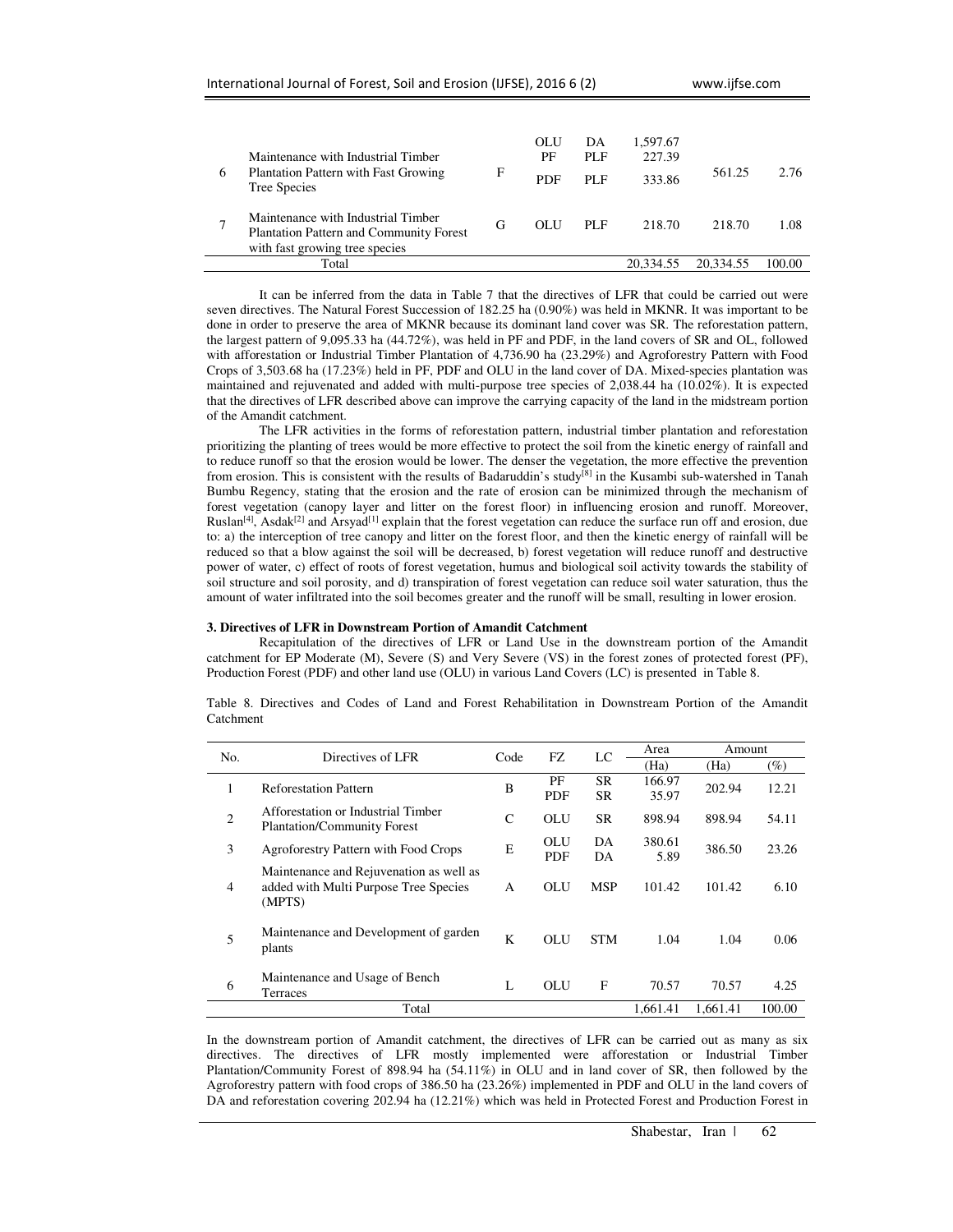the land cover of SR. The community members have more opportunity to use the land in the other land use especially for Agroforestry, Plantation and Dryland Agriculture with regard to the principles of conservation of soil and water so that the soil degradation or damage can be reduced. The settlement area was developed along with garden plants (food crops, medicines and fruits) to improve public opinion. Especially for the fields located on a gentle slope and a bit steep slope, it is advisable to make bench terraces.

The directives of the land use, such as Agroforestry Pattern, Plantation and Dryland Agriculture and Settlement are the existing residential lands that provide ecological function and economic benefits. This is in accordance with the opinion of Arsyad<sup>[1]</sup> which states that ecologically agroforestry system is very helpful to maintain the quality of the land. The vegetation cover with canopy stratification (vegetation of tree and food crop) can reduce the rate of erosion caused by rainwater. The economic benefits derived from agroforestry system are that people can still utilize the land by planting seasonal crops on the sidelines of the main crops. The use of such land can be optimized to increase farmers' income (social economy) and to reduce the damage to the environment (ecological aspect). This is in line with the opinion of Shrestha, *et al.*[5], which states that the land use needs to be carried out optimally by considering ecological aspects (erosion, sedimentation, flooding) and socio-economic aspects of society.

## **IV. Conclusions and recommendations**

### **A. Conclusions**

### **1. Erosion potential (EP)**

Characteristics of erosion potential (EP) in the upstream, midstream, and downstream portions of the Amandit catchment were relatively diverse, which included Very Light (0-VL), Light (I-L), Moderate (II-M), Severe (III-S) and Very Severe (IV-VS) and could be developed into the bases for determining the directives of LFR.

In the upstream portion of the catchment, the EP areas of Moderate (II-M), Severe (III-S) and Very Severe (IV-VS) of 16,314.95 Ha becoming the targets of LFR activities were larger than the EP areas of Very Mild (0-VL) and Light (I-L), 5352.42 Ha. In the midstream portion of the catchment, the EP areas of Moderate (II-M), Severe (III-S) and Very Severe (IV-VS) of 20,334.53 Ha were larger than the EP area of Very Light (0- VL) and Light (I-L), 7,920.89 Ha. On the other hand, in the downstream portion of the catchment, the EP areas of Moderate (II-M), Severe (III-S) and Very Severe (IV-VS) were 1,661.41 Ha smaller than the EP areas of Very Light (0-VL) and Light (I-L), 63,858.11 Ha.

#### **2. Directives of Land and Forest Rehabilitation (LFR)**

The directives of LFR were determined based on the EP of Moderate (II-M), Severe (III-S) and Very Severe (IV-VS) while the EP of Very Light (0-VL) and Light (I-L) was not included in the directives of LFR, but the areas in these classes were still maintained and preserved.

In the upstream portion of the Amandit catchment, the area included in the directives of LFR was 16,314.95 Ha, consisting of three directives of LFR (Natural Forest Succession, Reforestation Pattern and Agroforestry Pattern with Food Crops).

In the midstream portion of the Amandit catchment, the area for the directives of LFR was 20,334.55 Ha, consisting of seven directives of LFR (Natural Forest Succession, Reforestation Pattern, maintenance of Mixed-species Plantation (MSP) and rejuvenation as well as addition with Multi Purpose Tree Species (MPTS), Afforestation or Industrial Timber Plantation/community forest, Agroforestry pattern with food crops, maintenance of Plantation Forest (PLF) with the pattern of industrial timber plantation with fast-growing tree species, and maintenance of PLF with the patterns of industrial timber plantation and community forest with fastgrowing tree species).

In the downstream portion of Amandit catchment, the area for the directives of LFR was just 1,661.41 Ha, consisting of six directives (Reforestation Pattern, maintenance of Mixed-species Plantation and rejuvenation as well as addition with Multi Purpose Tree Species, Afforestation or Industrial Timber Plantation/ Community Forest, Agroforestry Pattern with Food Crops, maintenance of Settlement (STM) with the development of garden plants, and maintenance of Fields and usage of bench terraces).

#### **B. Suggestions**

1. For Mount Kentawan Nature Reserve and Protected Forest, the implementation of Natural Forest Succession and Reforestation Pattern should avoid any disruption that could cause failures since the dominant land covers in the areas are shrubs.

2. Although the Forest Zone and Land Cover with the EP of Very Light (0-VL) and Light (I-L) are not included in the directives of LFR, they should be maintained and preserved, for the preservation of the land.

3. It is recommended to conduct further study with a broader scope, for example, land capability, land suitability and socio-economic aspects (population pressure and support of socio-economic aspects) from the people in the Amandit catchment.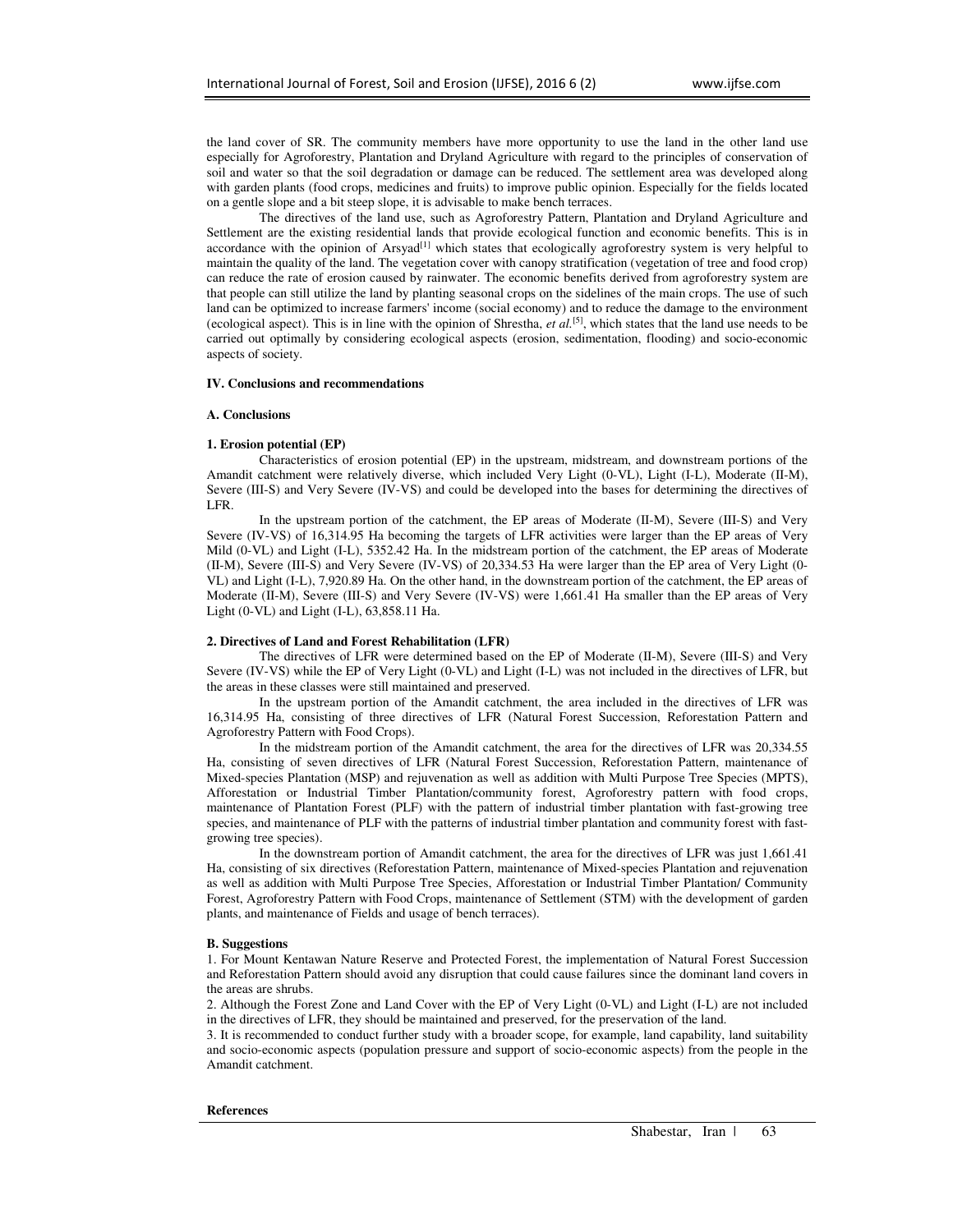Arsyad, S. 2010. Soil and Water Conservation, Bogor Agricultural University Press, Bogor.

Asdak, C. 2010. Hydrology and Watershed Management. Gadjah Mada University Press. Yogyakarta.

BP DAS Barito. 2013. Spatial Data Updating of Critical Areas in Work Area of Watershed Management Center. Management Center of Barito Watershed, the Ministry of Forestry, Banjarbaru.

Ruslan, M. 1992. Hydrology System of Forest Preserve in Riam Kanan Watershed, Banjar Regency, South Kalimantan. Dissertation, Graduate Faculty of IPB. Bogor.

Shrestha, S., M. S. Babel, A. D. Gupta, and F. Kazama. 2006. Evaluation of annualized agricultural nonpoint source model for a watershed in the Siwalik Hills of Nepal, journal Environmental Modelling and Software 21. 961-975 .doi:10.1016/j.envsoft.2005.04.007.

Wischmeier, W.H. dan D.D. Smith, 1978. Predicting Rainfall Erosion Losses. A Guite to Conservation Planning, US Department of Agriculture Handbook No. 537, USDA, Washington, D.C.

- Zhang, X., Yu, X., Wu, S., and Cao, W. 2008. Effects of changes in land use and land cover on sediment discharge of runoff in a typical watershed in the hill and gully loess region of northwest China. Frontiers of Forestry in China, 3(3), 334–341. doi:10.1007/s11461-008-0056-1.
- Badarudin. 2015. Capability and Carrying Capacity in Kusambi Sub-watershed of Batulicin Watershed, Tanah Bumbu Regency, South Kalimanatan Province. Dissertation, Graduate Program, Agricultural Faculty, Brawijaya University. Malang.

Central Bureau of Statistics. 2014. Hulu Sungai Selatan (HSS) Regency in Figures 2014.

- Herawati, T. 2010. Spatial analysis of erosion potential in the Cisadane Watershed, Bogor Regency. Journal of Forest and Nature Conservation Research 7(4)413-424.
- Directorate General of Reforestation and Land Rehabilitation. 1998. Decision of the Directorate General of Reforestation and Land Rehabilitation (DG RRL) No. 041/Kpts/V/1998 Date 21 April 1998 regarding Guidelines for Planning of Field Technical Plans of Land Rehabilitation and Soil Conservation of Watershed. Directorate General of RRL. Forestry Departement, Jakarta.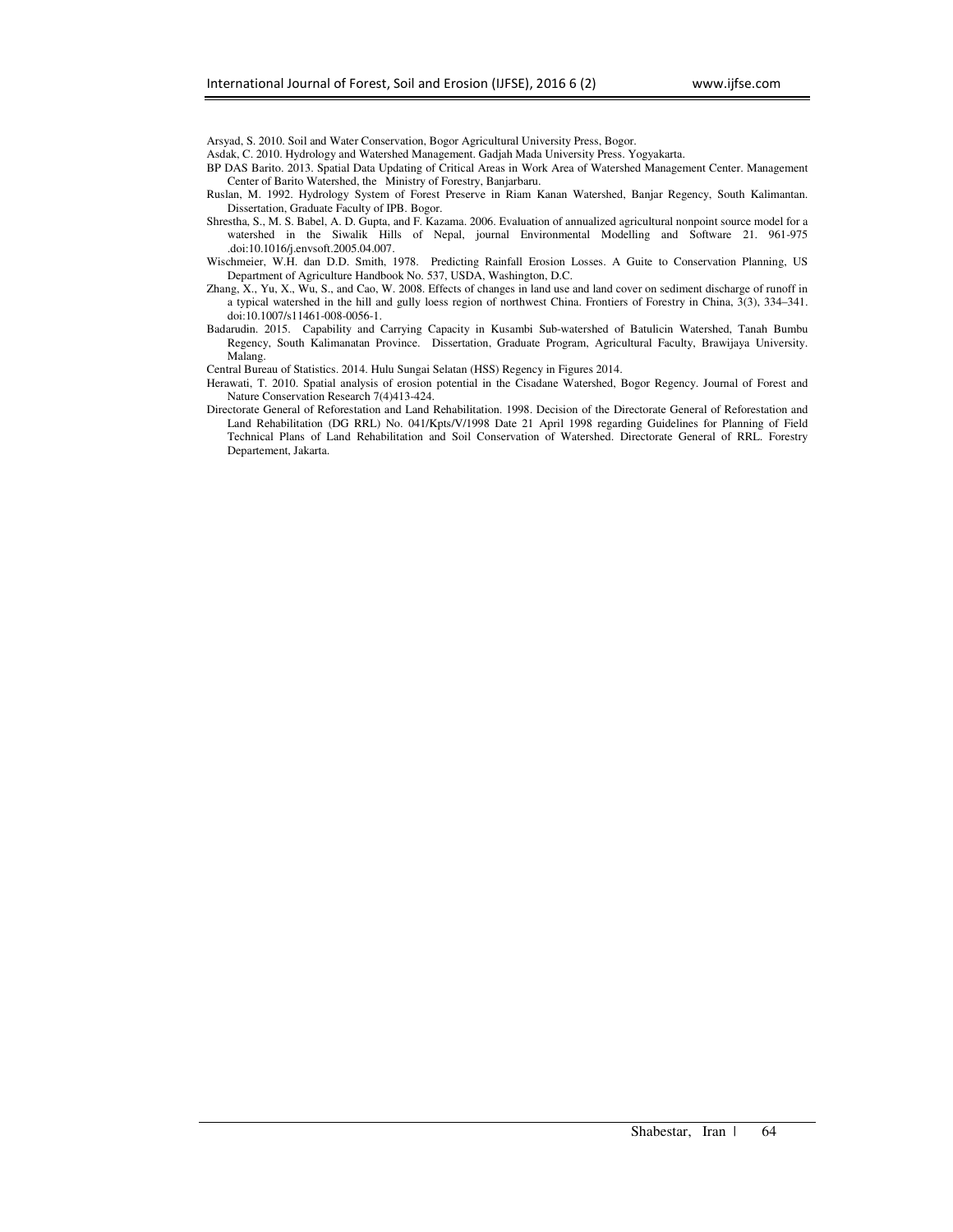| Catch                       | FZ          | LC                     | $(0-VL)$      | $(I-L)$       | $(II-M)$  | $(III-S)$  | (IV-          | FZ            | <b>Total</b>                |
|-----------------------------|-------------|------------------------|---------------|---------------|-----------|------------|---------------|---------------|-----------------------------|
| ment                        | <b>MKNR</b> | <b>SR</b>              | 0.00          | 1.62          | 0.13      | 3.18       | VS)<br>49.51  | (Ha)<br>54.44 | $\mathbf{FZ}$ (Ha)<br>54.44 |
|                             |             | SR                     | 0.00          | 450.7         | 1110.32   | 3518.77    | 6374.31       | 11,454.       |                             |
|                             | PF          | DA                     | 0.00          | 0.00          | 19.98     | 18.91      | 96.63         | 10<br>135.52  | 16,587.4                    |
|                             |             |                        |               |               |           |            |               | 4,997.8       | 2                           |
| <b>Upstream</b><br>portion  |             | NF                     | 90.75         | 4657.73       | 249.32    | 0.00       | 0.00          | 0             |                             |
|                             | <b>PDF</b>  | SR                     | 0.00          | 58.88         | 465.84    | 516.69     | 548.42        | 1,589.8<br>3  | 1,589.83                    |
|                             | <b>OLU</b>  | SR                     | 0.00          | 89.07         | 846.49    | 1467.34    | 718.94        | 3,121.8<br>4  | 3,435.68                    |
|                             |             | DA                     | 0.00          | 3.67          | 12.1      | 2.72       | 295.35        | 313.84        |                             |
| <b>Total</b>                |             |                        | 90.75         | 5,261.6       | 2,704.1   | 5,527.6    | 8,083.1       | 21,667.       | 21,667.3                    |
|                             | <b>MKNR</b> | <b>SR</b>              | 0.00          | 7<br>1.35     | 8<br>2.56 | 1<br>11.66 | 6<br>168.03   | 37<br>183.60  | 183.60                      |
|                             |             |                        |               |               |           |            |               | 4,895.0       |                             |
|                             |             | SR                     | 0.00          | 399.25        | 198.08    | 916.10     | 3381.57       | 0             |                             |
|                             | PF          | DA                     | 0.00          | 86.12         | 40.04     | 194.51     | 925.46        | 1,246.1<br>3  | 6,782.70                    |
|                             |             | <b>MSP</b>             | 105.94        | 0.00          | 0.00      | 0.00       | 208.94        | 314.88        |                             |
|                             |             | <b>PLF</b>             | 0.00          | 0.00          | 0.19      | 0.00       | 227.20        | 227.39        |                             |
|                             |             | OL                     | 0.00          | 0.00          | 99.30     | 0.00       | 0.00          | 99.30         |                             |
|                             | <b>PDF</b>  | OL                     | 0.00          | 0.00          | 341.66    | 118.25     | 0.00          | 459.91        |                             |
| <b>Midstream</b><br>portion |             | ${\bf SR}$             | 0.00          | 1289.51       | 1070.68   | 844.29     | 2123.40       | 5,327.8<br>8  |                             |
|                             |             | DA                     | 0.00          | 447.53        | 84.04     | 257.80     | 404.16        | 1,193.5<br>3  | 10,614.0<br>1               |
|                             |             | <b>MSP</b>             | 575.08        | 849.04        | 416.55    | 425.62     | 765.16        | 3,031.4<br>5  |                             |
|                             |             | <b>PLF</b>             | 68.38         | 199.00        | 71.99     | 91.25      | 170.62        | 601.24        |                             |
|                             |             | ${\bf SR}$             | 0.00          | 1825.00       | 870.24    | 1154.76    | 2449.31       | 6,299.3<br>1  |                             |
|                             | OLU         | DA                     | 0.00          | 1071.87       | 334.76    | 264.10     | 998.81        | 2,669.5<br>4  | 10,675.2<br>2               |
|                             |             | <b>MSP</b>             | 764.39        | 174.90        | 123.30    | 0.00       | 98.87         | 1,161.4<br>6  |                             |
|                             |             | OL                     | 0.00          | 0.00          | 259.35    | 3.24       | 0.00          | 262.59        |                             |
|                             |             | <b>PLF</b>             | 0.00          | 0.30          | 8.77      | 14.93      | 195.00        | 219.00        |                             |
|                             |             | F                      | 63.32         | 0.00          | 0.00      | 0.00       | 0.00          | 63.32         |                             |
| <b>Total</b>                |             |                        | 1,577.1       | 6,343.8       | 3,921.5   | 4,296.5    | 12,116.<br>53 | 28,255.       | 28,255.5                    |
|                             | KLDB        | <b>SR</b>              | 1<br>0,00     | 7<br>10,08    | 1<br>0,00 | 1<br>0,00  | 0,00          | 53<br>10,08   | 3<br>10.08                  |
|                             | PF          | $\overline{\text{SR}}$ | 0.00          | 0,55          | 0,00      | 74,48      | 92,49         | 167,52        | 167.52                      |
|                             |             | <b>SR</b>              | 0,00          | 19,35         | 0,00      | 33,76      | 2,21          | 55,32         |                             |
|                             | <b>PDF</b>  | DA                     | 0,00          | 44,46         | 0,00      | 0,03       | 5,86          | 50,35         | 105.67                      |
|                             |             | ${\bf SR}$             | 0,00          | 35.005,<br>70 | 206,56    | 205,40     | 486,98        | 35.904,<br>64 |                             |
| Down-<br>stream             |             | DA                     | 0,00          | 968,36        | 0,00      | 159,97     | 220,64        | 1.348,9<br>7  |                             |
| Portion                     | OLU         | <b>MSP</b>             | 4.525,6<br>6  | 0,06          | 100,17    | 1,25       | 0,00          | 4.627,1<br>4  | 65,236.2                    |
|                             |             | <b>PLF</b>             | 0,00          | 0,25          | 0,00      | 0,00       | 0,00          | 0,25          | 5                           |
|                             |             | <b>STM</b>             | 0,00          | 1.304,6<br>2  | 1,04      | 0,00       | 0,00          | 1.305,6<br>6  |                             |
|                             |             | F                      | 21.976,<br>41 | 2,61          | 2,51      | 68,06      | 0,00          | 22.049,<br>59 |                             |
| <b>Total</b>                |             |                        | 26.502,<br>07 | 37.356,<br>04 | 310,28    | 542,95     | 808,18        | 65.519,<br>52 | 65,519.5<br>$\mathbf{2}$    |
|                             |             |                        |               |               |           |            |               |               |                             |

Appendix 2. Data of Analysis Results of EP Characteristics in Upstream, Midstream, and Downstream Portions of Amandit Catchment

Shabestar, Iran | 65